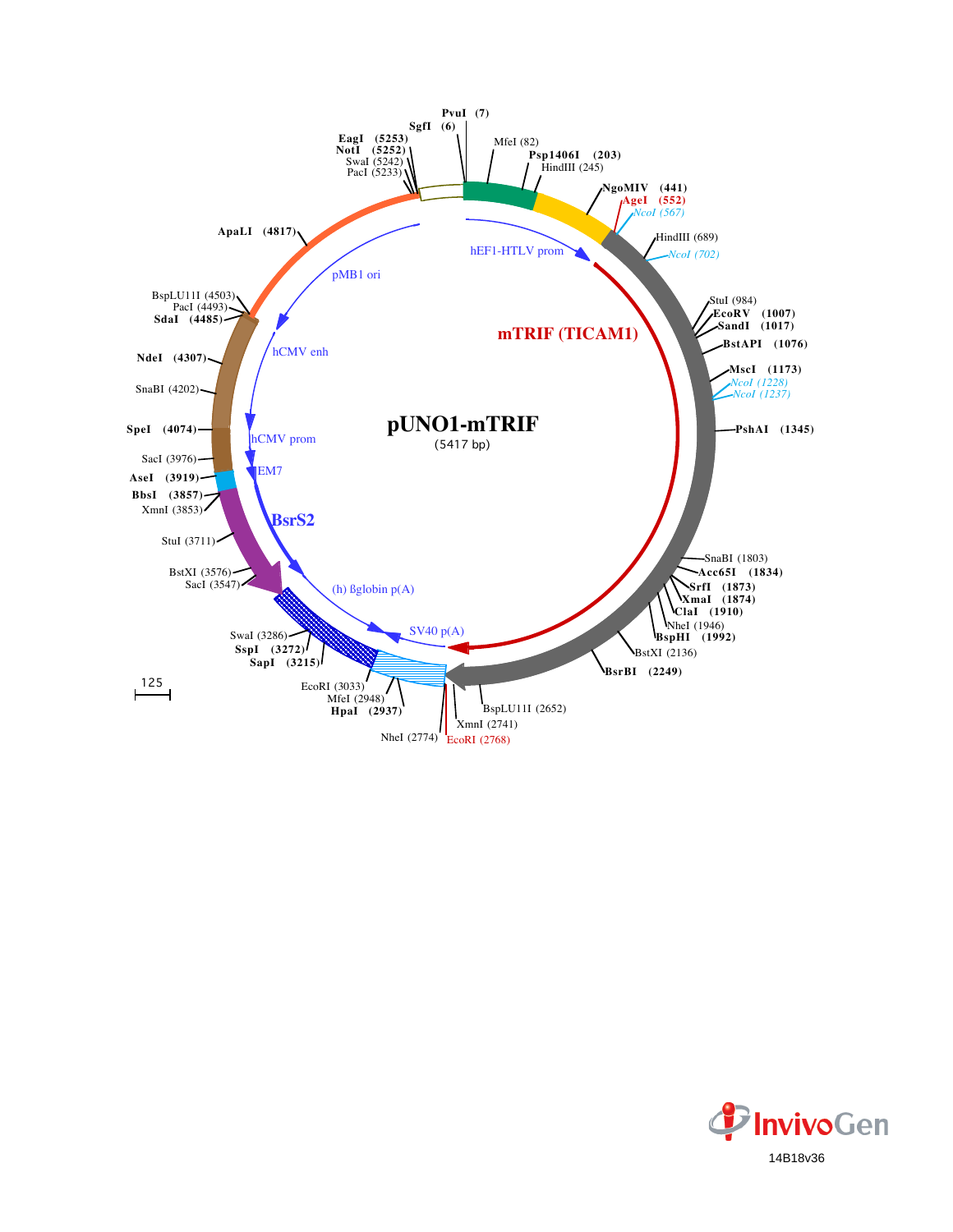**PvuI (7)**

1

|     | 101 GAGAAGGTGGCGCGGGGTAAACTGGGAAAGTGATGTCGTGTACTGGCTCCGCCTTTTTCCCGAGGGTGGGGAGAACCGTATATAAGTGCAGTAGTCGCC                                                                                                                                                                                                                                                                                                                                                                                                                                                                                                                                              |
|-----|------------------------------------------------------------------------------------------------------------------------------------------------------------------------------------------------------------------------------------------------------------------------------------------------------------------------------------------------------------------------------------------------------------------------------------------------------------------------------------------------------------------------------------------------------------------------------------------------------------------------------------------------------|
|     | Psp1406I (203)<br>HindIII $(245)$                                                                                                                                                                                                                                                                                                                                                                                                                                                                                                                                                                                                                    |
|     | 301 GCCATCCACGCCGGTTGAGTCGCGTTCTGCCGCCTCCCGCCTGTGGTGCCTCCTGAACTGCGTCCGCCGTCTAGGTAAGTTTAAAGCTCAGGTCGAGACC                                                                                                                                                                                                                                                                                                                                                                                                                                                                                                                                             |
|     | $NgoMIV$ (441)                                                                                                                                                                                                                                                                                                                                                                                                                                                                                                                                                                                                                                       |
|     | AgeI $(552)$<br>Ncol(567)<br>501 TCTGTTCTGCGCCGTTACAGATCCAAGCTGTGACCGGCGCCTACCTGAGATCACCGGTAGGAGGGCACCATGGATAACCCAGGGCCTTCGCTCCGTGGTG<br>1▶ M D N P G P S L R G                                                                                                                                                                                                                                                                                                                                                                                                                                                                                      |
|     | $HindIII$ (689)<br>601 CCTTTGGCATTCTAGGTGCCTTGGAAAGGGACAGGCTGACCCACCTGAAACACAAGCTGGGGAGTCTGTGTTCAGGCAGCCAGGAGTCAAAGCTTCTCCA<br>11 <sup>)</sup> A F G I L G A L E R D R L T H L K H K L G S L C S G S O E S K L L H                                                                                                                                                                                                                                                                                                                                                                                                                                   |
|     | <i>Ncol</i> (702)<br>701 TGCCATGGTACTCCTGGCTCTGGGCCAGGACACGGAGGCCAGGGTCTCTCTGGAGTCCTTGAAGATGAACACAGTAGCCCAGCTGGTAGCCCACCAGTGG                                                                                                                                                                                                                                                                                                                                                                                                                                                                                                                        |
|     | 44 A M V L L A L G Q D T E A R V S L E S L K M N T V A Q L V A H Q W<br>78 A D M E T T E G P E E P P D L S W T V A R L Y H L L A E E N L C P<br>StuI (984)                                                                                                                                                                                                                                                                                                                                                                                                                                                                                           |
|     | 901 CCTCCACAAGGGACATGGCTTACCAGGTGGCCCTTCGTGACTTTGCCTCCCAGGGTGACCACCAGCTGGGCCAACTCCAGAATGAGGCCTGGGATCGGTG<br>111PA S T R D M A Y O V A L R D F A S O G D H O L G O L O N E A W D R C<br>SandI (1017)                                                                                                                                                                                                                                                                                                                                                                                                                                                  |
| 144 | <b>BstAPI</b> (1076)<br>EcoRV (1007)<br>1001 CAGTTCAGATATCAAGGGGGACCCCAGTGGTTTCCAGCCACTCCATTCTCATCAGGGTTCCCTGCAGCCACCTTCAGCATCCCCTGCAGTGACCAGAAGC<br>S S D I K G D P S G F O P L H S H O G S L O P P S A S P A V T R S                                                                                                                                                                                                                                                                                                                                                                                                                               |
|     | MscI (1173)<br>178 O P R P I D T P D W S W G H T L H S T N S T A S L A S H L E I S O<br>Ncol (1228) Ncol (1237)                                                                                                                                                                                                                                                                                                                                                                                                                                                                                                                                      |
|     | 1201 CACCCACTCTTGCCTTTCTCTCTCTCACACCATGGAACCCATGGGCCCAGCAAGCTATGTAACACACCGCTGGACACTCAGGAGCCTCAGCTTGTCCCTGA<br>211 S P T L A F L S S H H G T H G P S K L C N T P L D T Q E P Q L V P E<br>PshAI (1345)                                                                                                                                                                                                                                                                                                                                                                                                                                                |
|     | 1301 AGGCTGCCAAGAACCTGAGGAGATAAGCTGGCCTCCATCAGTGGAGACCAGTGTCTCCTTAGGGTTACCACACGAAATTAGCGTTCCAGAGGTGTCTCCA<br>244 GCOEPEEI SWPPS VETS VSLGLPHEI SVPEVSP<br>1401 GAGGAGGCTTCGCCCATCCTCCCTGACGCCCTGGCTGCTCCAGACACAAGTGTCCACTGTCCCATTGAATGCACAGAGTTGTCTACAAACTCCAGGTCTC<br>278 EEAS PILPDALAAPDTS V HCPIECTELS TNSRS<br>1501 CCCTGACGTCCACCACAGAAAGTGTTGGAAAGCAGTGGCCTATTACAAGTCAGAGGTCACCTCAGGTTCCTGTAGGAGATGATTCTCTGCAGAACACCAC<br>311PL T S T T E S V G K O W P I T S O R S P O V P V G D D S L O N T T                                                                                                                                               |
|     | 344 S S S P P A Q P P S L Q A S P K L P P S P L S S A S S P S S Y P A<br>1701 CCTCCAACCTCCACATCCCCTGTTTTGGACCACTCAGAAACATCTGATCAGAAATTCTATAACTTTGTGGTTATCCATGCCAGGGCTGATGAACAGGTGG<br>378 PPT S T S P V L D H S E T S D O K F Y N F V V I H A R A D E O V<br>XmaI (1874)                                                                                                                                                                                                                                                                                                                                                                             |
|     | SnaBI (1803)<br>Acc65I (1834)<br>SrfI (1873)<br>1801 CCCTACGTATTCGGGAGAAGCTGGAGACCCTCGGGGTACCTGACGGGCCACCTTCTGTGAGGAATTTCAGGTGCCCGGGCGTGGTGAGCTGCACTGTCT<br>411M L R I R E K L E T L G V P D G A T F C E E F Q V P G R G E L H C L<br>ClaI (1910)<br>NheI (1946)                                                                                                                                                                                                                                                                                                                                                                                     |
|     | <b>BspHI</b> (1992)<br>1901 CCAAGATGCCATCGATCACTCGGGGTTCACGATCCTGCTCCTGACTGCTAGCTTTGATTGCAGCCTGAGCCTGCATCAAATCAACCATGCTCTCATGAAC<br>444 Q D A I D H S G F T I L L L T A S F D C S L S L H Q I N H A L M N<br>2001 AGCCTTACACAGTCTGGGAGGCAGGACTGTGTGATCCCCCTCCTCCCACTTGAGTGTTCTCAGGCCCAGCTCAGCCCAGATACAACCAGACTGCTCCACA<br>478 S L T Q S G R Q D C V I P L L P L E C S Q A Q L S P D T T R L L H                                                                                                                                                                                                                                                      |
|     | BstXI (2136)<br>2101 GCATTGTGTGGCTGGATGAACACTCCCCAATCTTCGCCAGAAAGGTGGCAAACACCTTCAAGACACAGAAGCTCCAGGCACAGCGGGTACGCTGGAAGAA<br>511 S I V W L D E H S P I F A R K V A N T F K T Q K L Q A Q R V R W K K<br>BsrBI (2249)                                                                                                                                                                                                                                                                                                                                                                                                                                 |
|     | 2201 AGCGCAGGAGGCCAGAACCCTCAAGGAGCAGAGCATACAGCTGGAGGCAGAGCGGCAAAACGTGGCAGCCATATCTGCTGCCTACACAGCCTATGTCCAT<br>544 A O E A R T L K E O S I O L E A E R O N V A A I S A A Y T A Y V H<br>2301 AGCTATAGGGCCTGGCAAGCAGAGATGAACAAACTTGGGGTGGCTTTTGGGAAGAACTTGTCACTGGGGACTCCAACACCCAGCTGGCCCGGATGTCCAC<br>578 SYRAWOAEM NKL GVAF GK NL SL GT PT PS WP G C P<br>2401 AGCCAATACCTTCTCATCCTCAGGGTGGTACTCCAGTTTTCCCCTATTCCCCACAGCCTCCATCCTTCCCTCCATGCTTCCCTCAGCCTCCATC<br>611 Q P I P S H P Q G G T P V F P Y S P Q P P S F P Q P P C F P Q P P S<br>2501 CTTCCCTCAGCCTCCATCCTTCCCACTGCCTCCAGTCTCTTCCCCACAGTCCCCAATCCTTTCCATCAGCCTCCTCCCCAGCCCCACAGACTCCAGGACCT |
|     | 644▶ FP Q P P S F P L P P V S S P Q S Q S F P S A S S P A P Q T P G P<br>BspLU11I (2652)<br>2601 CAGCCTCTCATTATTCACCATGCCCAGATGGTTCAGCTGGGTGTCAACAATCACATGTGGGGCCCACACAGGGGCCCAGTCATCTGATGACAAGACTGAGT<br>678 PLIIHHA Q M V Q L G V N N H M W G H T G A Q S S D D K T E                                                                                                                                                                                                                                                                                                                                                                              |